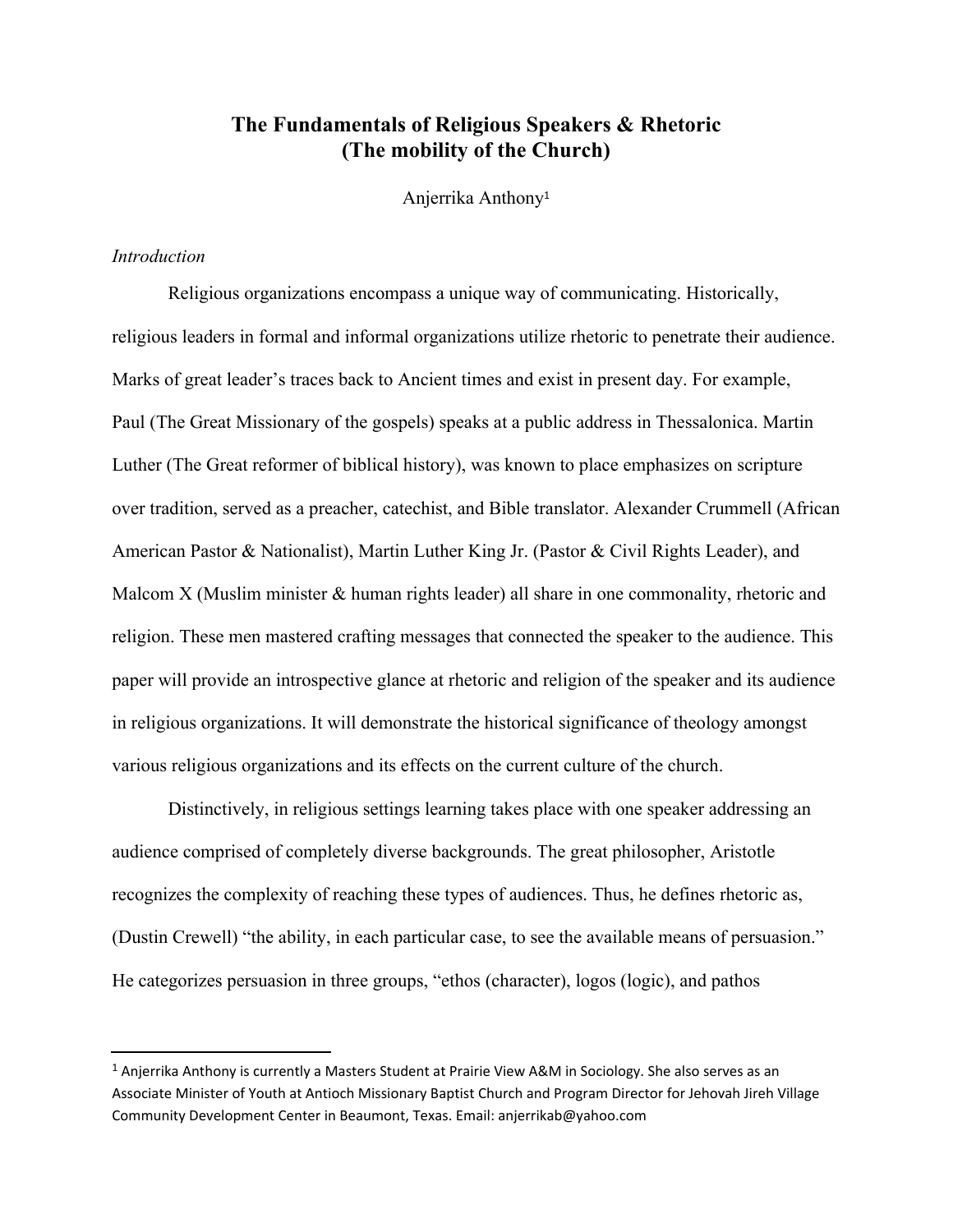(emotion)." Therefore, the priority of the uniqueness of religious organizations must be the focus of the leader speaking to their audience.

## *Foundations and Fundamental of religious organizations*

The delicate intricacies of fundamental facts in religious organization further define the importance of rhetoric between the speaker and the audience. For instance, most Christian organization is intracultural and they share the same primary fundamentals of Christ. But their fundamental truths cause their organization to have various operating styles that effects message delivery and member's actions. Throughout history, Christianity has undergone drastic transformation because of differing theories in theology. Let us take a glance at three foundations of the Christian religion known as Fundamentalism, Moderates, and Radical **Theories** 

First, Fundamentalism- (Enns 361) "has been used to identify one holding to the five fundamentals of the faith adopted by the General Assembly of the Presbyterian Church in the U.S.A. in 1910. The five fundamentals were the miracles of Christ, the virgin birth of Christ, the substitutionary atonement of Christ, the bodily resurrection of Christ, and the inspiration of Scripture"

Secondly, (Enns 435) "Moderate realists, who followed Aristotle, taught that universal ideas such as truth and goodness have an objective existence but are not separate from their existence in individual things. Abelard and Thomas Aquinas (who was the greatest of the scholastics) were representative of this view. Nominalism, which was a reaction against realism, taught that ideas have no existence outside the mind. Occam represented this view. Nominalists denied anything outside of human experience; hence, they denied the Trinity. The concept of nominalism was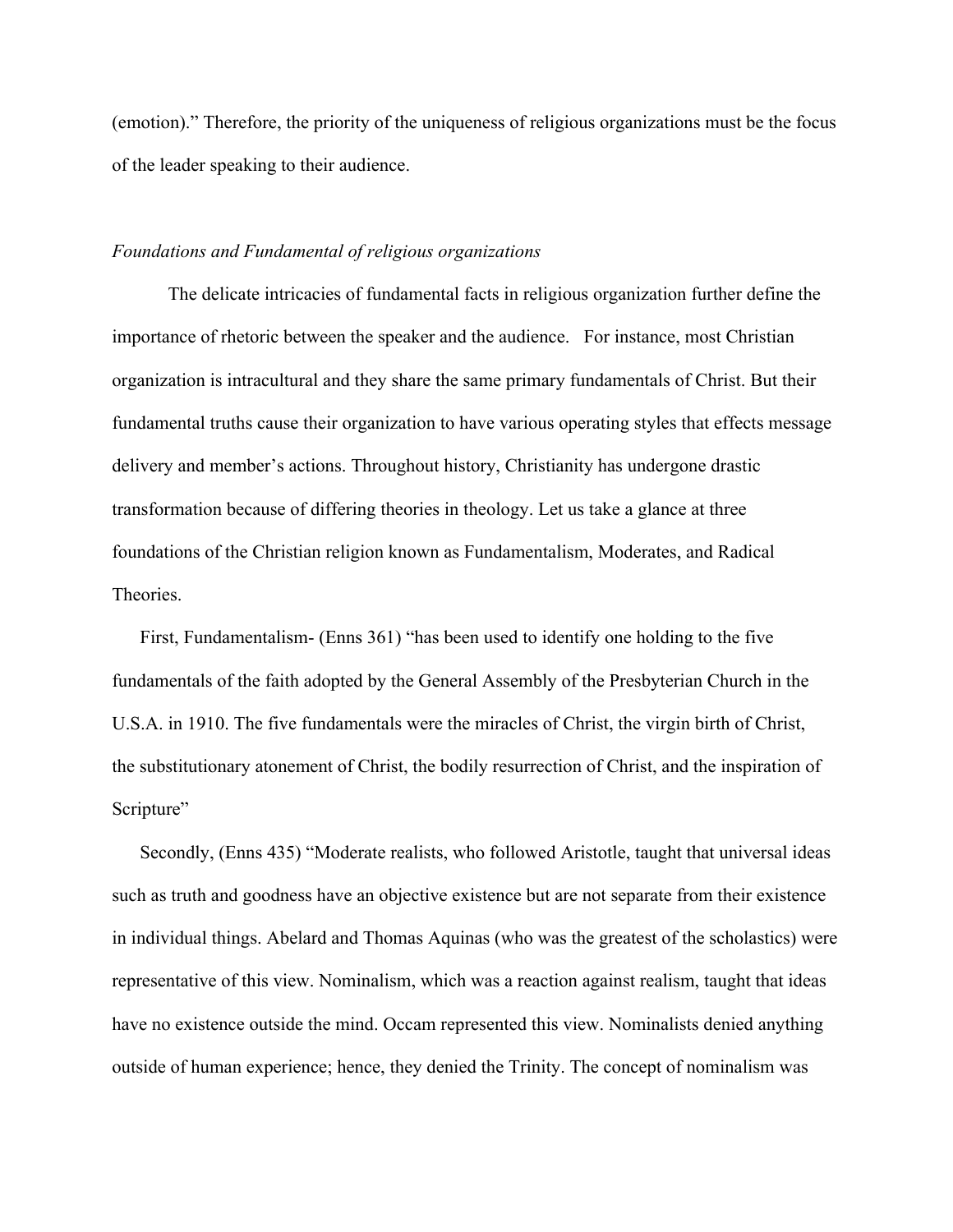seen in later centuries in empiricism and pragmatism."

Finally, (Enns 579) William Hamilton was the founder of *Radical Theology and the Death of God* (with Altizer). "Hamilton rejects the traditional, orthodox view of God, but sees the death of God as a cultural event occurring in the last two hundred years. Man, therefore, must adapt himself to the death of God, not expecting any help from God; rather, solutions to life's problems are found in the secular world. "God is no longer necessary to deliver man from restlessness, despair, or self-righteousness; indeed, there is no God to do so." The aforementioned, information explains the reasoning behind the speaker's presentation.

Effective communication demands a response from the audience. Therefore, fundamentalist speakers teach the message of salvation as a tool to reach the ethos, logos, and pathos of the individual. In response to the teaching of salvation, members are moved by the perception of their interpretation of scripture concerning the minister. The message delivery of weaving practical life through divine words stabilizes the logical reasoning behind the scriptures. And the subtle tugging of emotional worship of a divine creator ties the story together. Therefore, rhetoric creates a spiritual encounter that demands a practical response from its audience.

#### *Intentional Communication Errors*

Creative tension produces effective rhetoric and communication. Problems occur when the intentional fallacies occur by misinterpretations of scripture by the speaker in an effort to gain influence over members. Richard Hall states, (Tolbert 137) "Organizations receive and filter information, and process it in light of what they have already learned, interpret it, change it, and finally act on it." Hall states this in an effort to prove that regurgitated information has shaped the world. The mastery of reorganizing information comes with negative and positive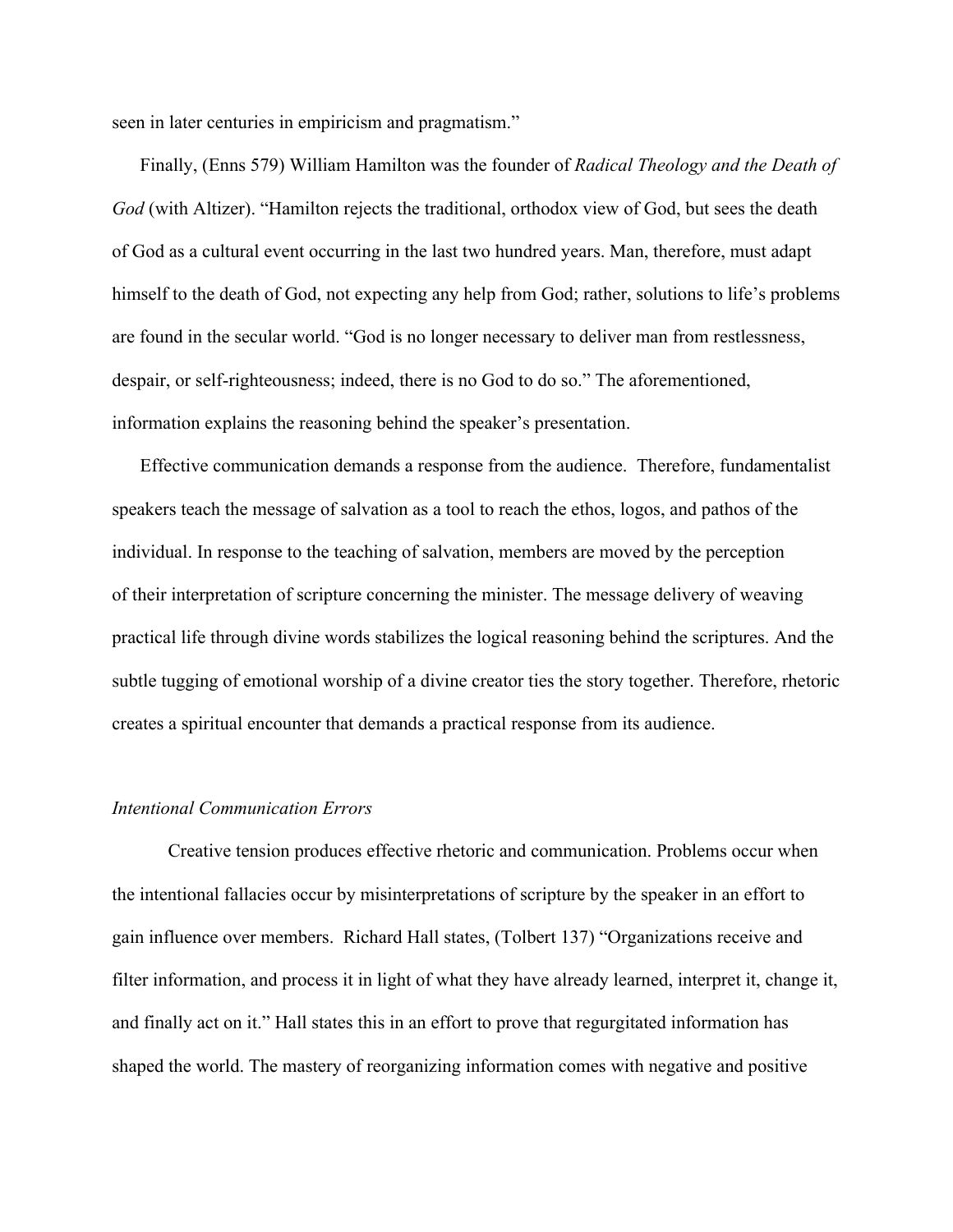effects. Agreeably, research and the expansion of religious studies have created an educated church. On the contrary, the rhetoric of religious leaders has clearly displayed that through the form of service to God they manipulate the trust of people for selfish gain. For example, the recent sex scandal of Bishop Eddie Long has once again put the church in a negative spot light. (Johns) "CNN's Joe Johns reports on efforts to mediate a settlement in the case of Bishop Eddie Long who was accused in court filings of having sex with young men." The case was settled out of court. People from all over the world tuned in to watch this scandal unfold that started from the pulpit of a religious organization. Angela Schuller Wyatt states, "Pastors of megachurches learn to love the spotlight and power," she says. Long's new church franchise is only the first of many to follow. Even in the face of scandal, famous preachers will do anything to maintain their platform." But this situation raises a question. What are the effects of education and persuasion within the church the church body?

#### *The Effects of Expanded Studies*

Aforementioned, biblical knowledge has expanded. Shifts in religious organizations such as mega church's now make up a wide array of groups. Due to the expansion of theological studies through colleges such as College of Biblical studies in Houston, TX or Dallas Theological Seminary School members of churches join congregations with different levels of biblical knowledge. Differing situations include those individuals with no degrees, high school degrees, Bachelor's degrees, Masters Degrees and Ph. D's. The various cultures, status, and age's produce a certain level of insight, intimacy and maturity. Therefore, the heart of the speaker must dictate the mobility of the organization. The power of the speaker can create a worshipper with moderate views, nominalism views, fundamental views, or radical views. Once the speakers contribute to the views of this individual that person begins to interact with the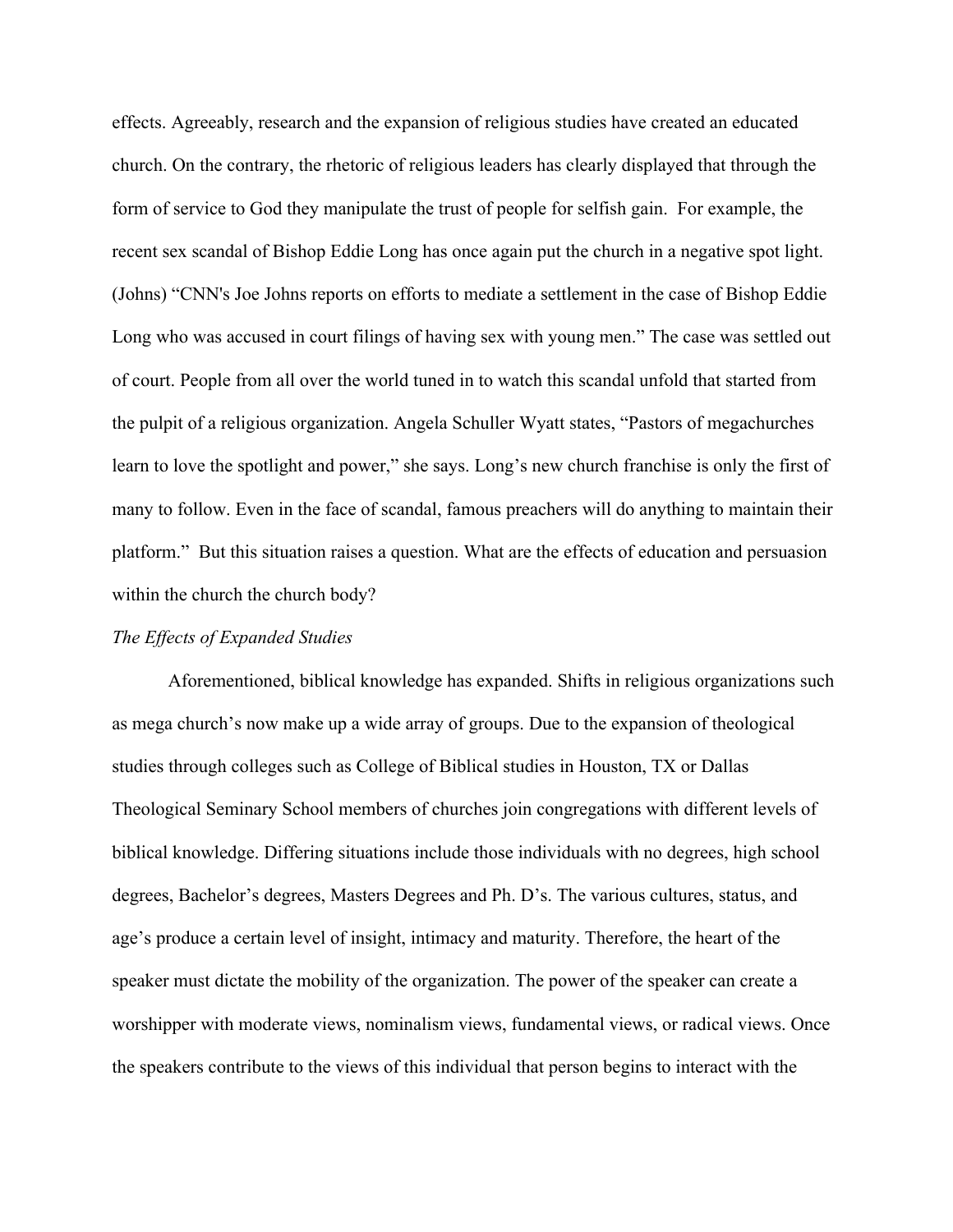world around them through their current and previous belief system.

## *The Art of Influence through Creative teaching*

Within religious organizations speakers make use of creative biblical narratives to reach their audience. For instance, Dr. John Adolph of Antioch Missionary Baptist Church in Beaumont, Texas uses this method of preaching. He often opens his preaching with a detailed oriented story that allows the reader to walk down the street of the story and feel the beat of the day. Story telling has the ability to paint a picture for the youngest person to the oldest person in the audience. Stories also possess the ability to turn ears to eyes. The story becomes the niche that holds spirituality and practicality together. The listener becomes a character within the story. Clearly, this method has effective power within it grasp because Jesus Christ of Nazareth used storytelling to teach the (Systems John 7:20-24) multitudes. Not only did he use this method to reach an audience from various backgrounds but history tells us that he utilized this method to (Systems John 21:15-17) personally train his disciples and one-on-one contact with people such as the (Systems John 4:7-42) woman at the well.

## *Conclusion*

Rhetoric and religion is rooted in the nature of the church. The dynamics of influence within religious organizations through rhetoric encompass various facets. For instance, leaders, historians and theologians contribute to those who have turned the test of times. The facets include works of great theologians such as Thomas Aquinas, Williams Hamilton and many others that challenged and expanded the studies of those before and after them. The determent of moral responsibility by leaders adds to what is known of the influence within religious organization. Above all the dynamics of rhetoric amongst religious organization proves that the connection between the speaker and the audience is more than a monologue and a dialogue;